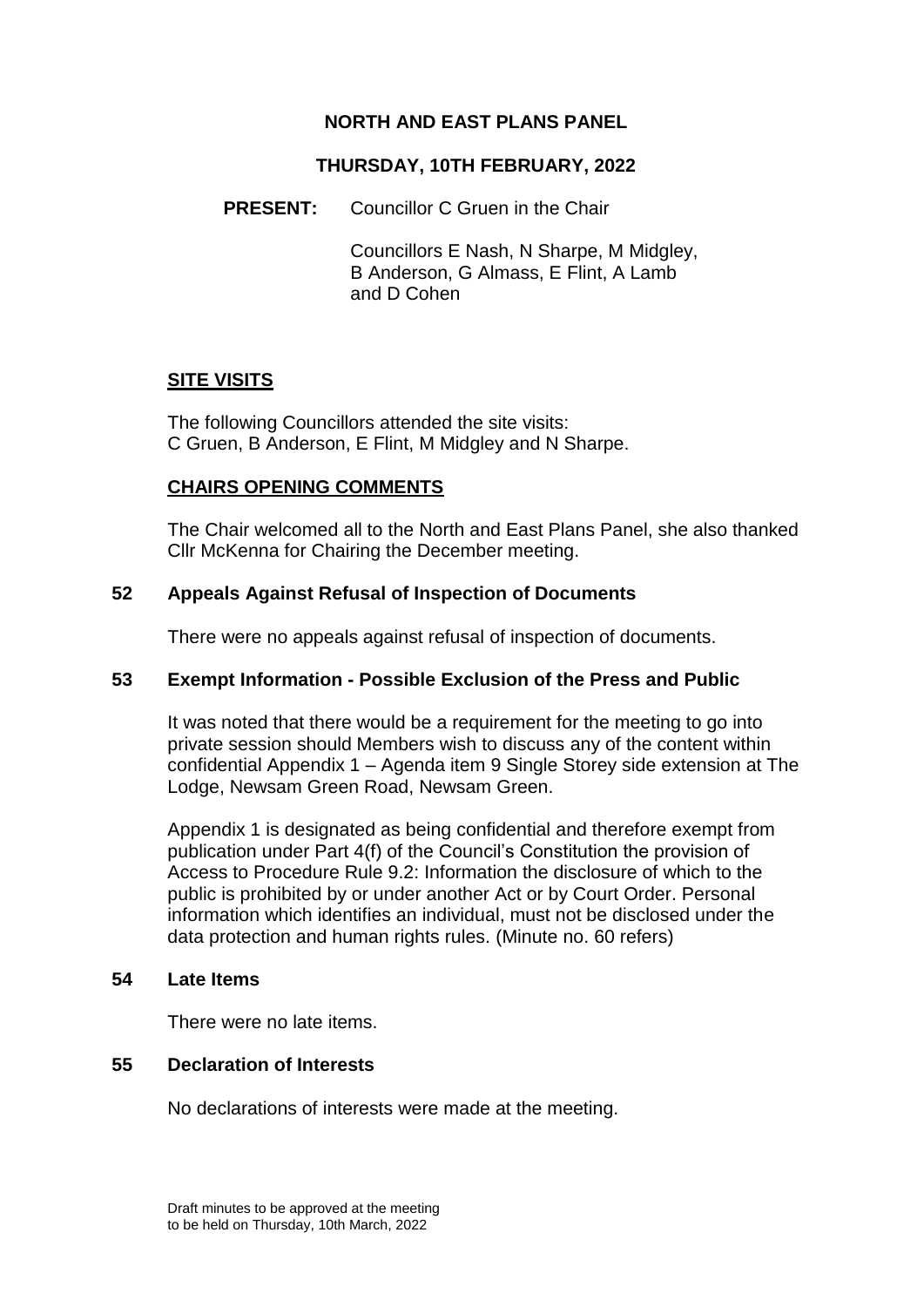# **56 Apologies for Absence**

Apologies for absence were received from Cllr Stephenson. Cllr Cohen attended the meeting as his substitute.

### **57 Minutes - 9th December 2021**

**RESOLVED** – That the minutes of the meeting held on 9<sup>th</sup> December 2021, be approved as a correct record.

### **58 21/06408/FU - Single storey rear extension at 532 - 534 Scott Hall Road, Leeds, LS7 3RA.**

The report of the Chief Planning Officer requested Member's consideration of an application for a single storey rear extension at 532-534 Scott Hall Road, Leeds, LS7 3RA.

Members had attended a site visit earlier in the day and photographs and slides were shown throughout the presentation.

Members were informed of the following points:

- The recommendation was to refuse planning permission for the reasons set out in the report which were: Significant damage to or loss of mature trees at the site and unacceptable highway safety concerns with the proposed intensification of use of the substandard access and track serving the rear of the properties.
- The application was brought to the Panel at the request of a Ward Member, Cllr Dowson. The Ward Member was of the view that the wider impacts of the potential tree loss in the vicinity could be outweighed by the benefit that the development would bring to the applicant's business. No other comments had been received.

Members noted the following:

- The site is currently used as a car parts sales outlet that also offers repairs and fixing of parts to vehicles. These take place on the frontage of the site which forms a part of the wider access forecourt for this site and other commercial properties. It had been observed that this can cause congestion on the service road that runs in front of the commercial properties.
- Officers had no issue with the principle of the development.
- Highways had indicated concerns in relation to the access to the rear of the properties as there was limited forward visibility.
- Officers were of the view that the impact on the mature trees would be significant in relation to canopy and root coverage. It was the view that these trees although mature still had a long-life expectancy.

Responding to questions from Members, the Panel were provided with the following information: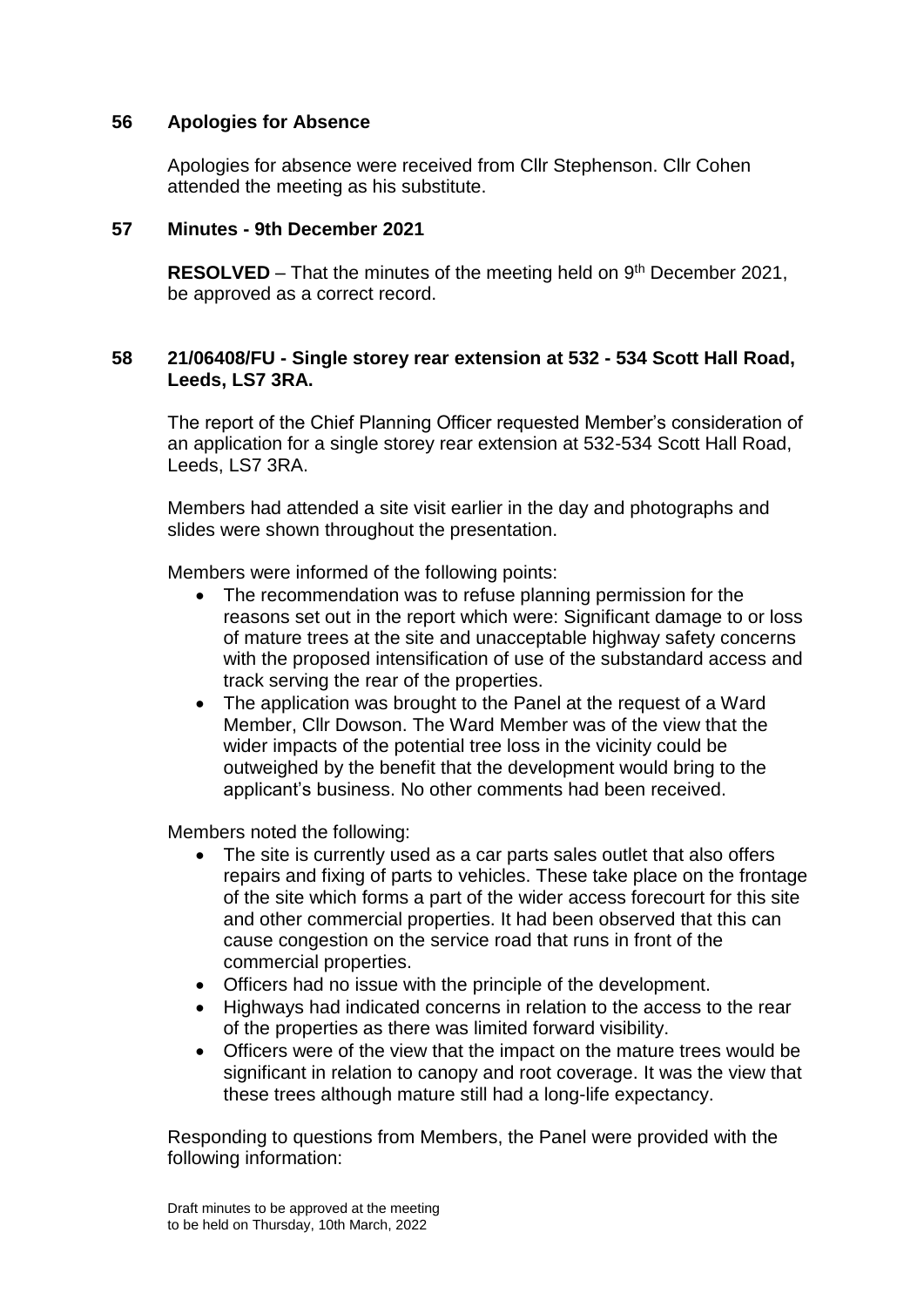- The largest of the trees marked as T3 within the Presentation slides was noted as being 2 metres from trunk to boundary, which was considered to be very close.
- Concerns were raised that the car park seemed to be used as an area for servicing of vehicles. It was noted that there was no planning permission in place for this and legal advice would have to be sought as to whether this was ancillary to the main, established business use.

The Chair invited the Highways Officer to provide clarification on why the access was deemed to be dangerous. It was noted that access was to the rear of the properties with vehicles parked. There was a right-angled bend which allowed no visibility. There was also a small room for telecoms equipment. The track was not made up and officers were unsure of whether there were the necessary 3rd party access rights for use of the private track to the rear. All the properties on the parade use the rear as emergency access.

Members were advised that this application had been brought to the Panel for consideration at the request of a Ward Councillor who had raised material planning considerations that gave rise to concerns affecting more than neighbouring properties. This is one of the exceptions which allows a matter to be brought to the Panel at a Councillor's request, as set out in the Officer Delegation Scheme. Therefore, it was appropriate to report the application to Plans Panel for consideration.

**RESOLVED** – To refuse permission for the reasons set out in the submitted report.

It was requested that the servicing of vehicles in a public space be investigated.

### **59 APPEAL DECISION SUMMARY - 19/04950/FU - Development of 58 No. apartments for retirement/lifestyle living exclusively for residents of age 55+, associated communal spaces, access from Grove Lane and new Landscaping, Land Adj. Grove Park Care Home, Grove Lane, Meanwood, Leeds, LS6 2BG.**

The report of the Chief Planning Officer presented the appeal decision summary for 19/04950/FU – The development of 58 apartments for retirement / lifestyle living exclusively for residents of age 55+, associated communal spaces, access from Grove Lane and new landscaping, on land adjacent to Grove Park Care Home, Grove Lane, Meanwood, Leeds, LS6 2BG.

Members recalled that this application had been considered at the North and East Plans Panel of 13th August 2020. The application had set out a recommendation that planning permission be granted. The Plans Panel resolved:

"To defer for an extension of time to be sought and, subsequently, further negotiations undertaken with the developers such that if this was proved to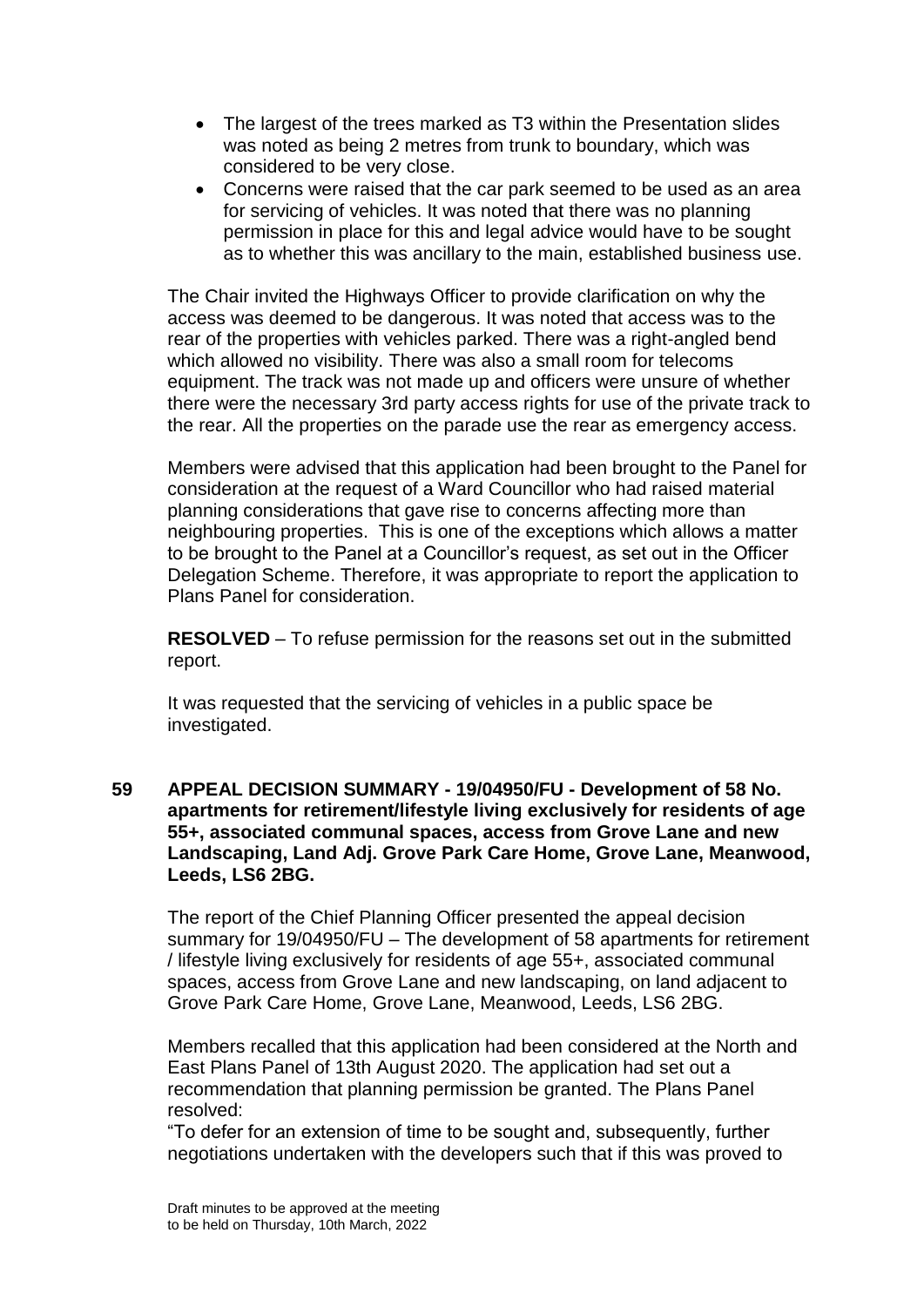not be acceptable to the developers, to delegate authority to officers to set out reasons for refusal of the application based on the stated reasons for referral"

However, the applicant declined to extend the time for consideration and did not engage in further negotiations with officers. Planning permission was refused on 12th November 2020 for reasons set out at Paragraph 3 of the submitted report.

The applicant lodged an appeal against the refusal of planning permission and made an application for an award of costs against the Council as it was alleged that the Council had behaved unreasonably in refusing planning permission. The Inspector allowed the appeal and granted planning permission but refused the application for costs. The letters of the Inspector's decision were dated 13th December 2021, these were appended to the submitted report.

Members were advised that the Inspector had considered the following points:

- It was considered that the size and self-contained nature of the site made an individual approach to development appropriate.
- The form, design and layout of the building, the landscaped setting, sloping topography and use of under croft parking would offset its visual impact from Grove Lane and nearby public footpaths.
- In relation to the site's designation as an Urban Green Corridor, it was noted that the land is privately owned with no public access for recreation. It was concluded that the provision of a pocket park and improvements to an adjacent public right of way would be moderate enhancements to the function of the green corridor. There would also be an increase in bio-diversity gain.
- It was considered that the proposal would restrict views from public vantage points of the wider vista beyond the site and would cause moderate harm and conflicted with policies relating to the functions of the Green Corridor. It was also noted that the development conflicted with policies protecting the spatial and visual character of an area. However, the Inspector considered the proposal to be of an appropriate design. The design and layout of the building, the degree of separation and provision of landscaping would not cause unacceptable harm to the amenities of the nearest residents.
- Significant weight had been given to the provision of housing, including 9 affordable units and the specialist provision in meeting housing needs for older persons.
- The Inspector had also considered the appellant's appeal for the Council to be awarded costs. In his decision he had concluded that the Council's consideration of harm to amenity was not without foundation, that the Council was justified in considering the visual amenity function of the Urban Green Corridor and that the visual linkages between areas can be considered important. The Inspector had concluded that the Council had not behaved unreasonably.

Members comments included: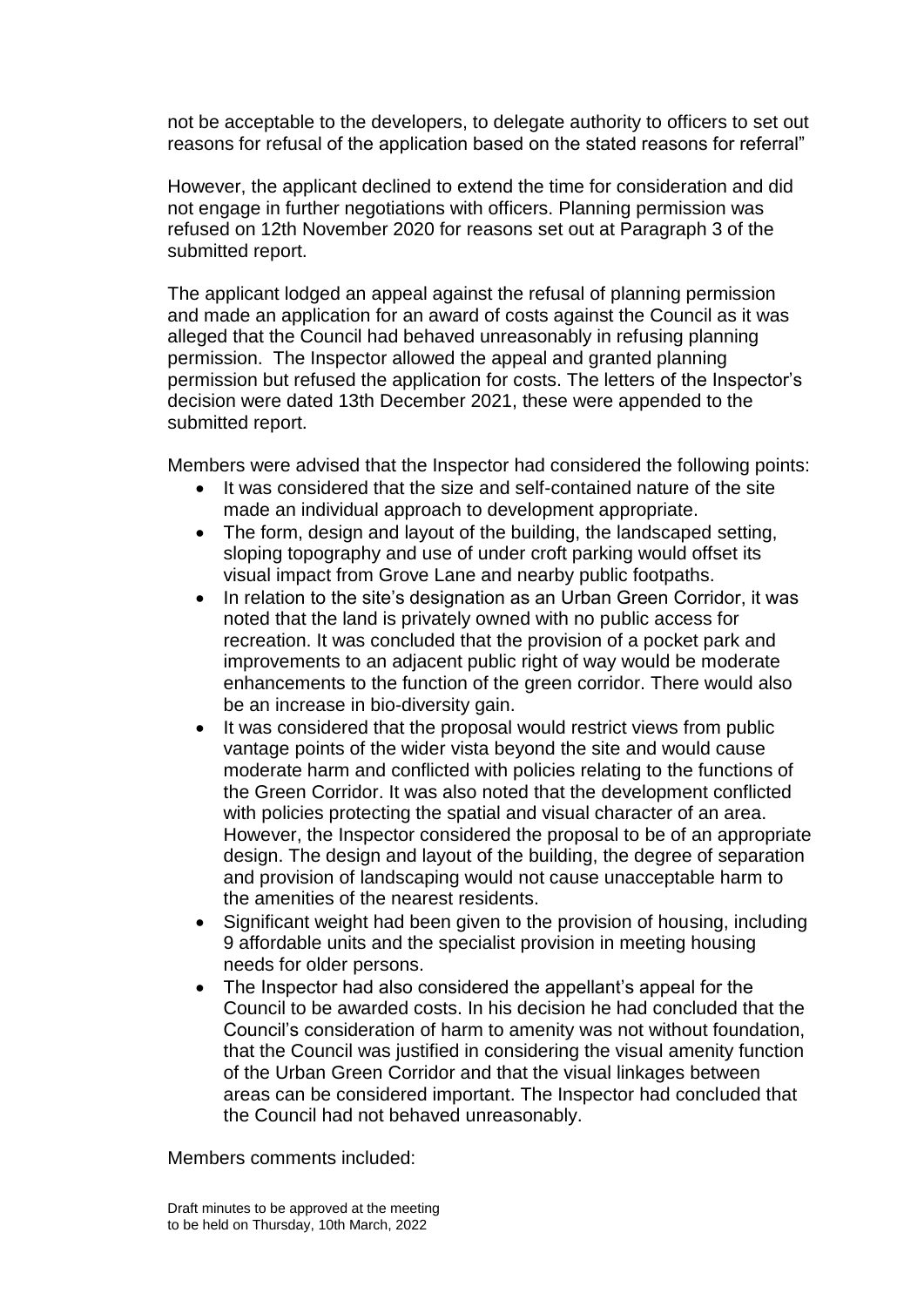- It was noted that this application had been heard whilst in the pandemic, with meetings taking place on-line. There were no site visits during the pandemic with only one-dimensional drawings to assist Members' decisions. One of the Members had visited the site on their own.
- It was the view of the Panel that site visits were an important part of the process.

**RESOLVED** – To note the content of the report.

### **60 Single storey side extension at The Lodge, Newsam Green Road, Newsam Green, LS26 8AG**

The submitted report of the Chief Planning Officer presented an application for the construction of a single side extension at The Lodge, Newsam Green Road, Newsam Green, LS26 8AG. The extension was to meet the identified needs of a family member. Further to Minute No. 53 for reasons relating to data protection and safeguarding these identified needs were set out in a separate confidential report presented at Appendix 1 to the submitted report for Members' consideration.

Members had attended a site visit earlier in the day and photographs and slides were shown throughout the presentation.

Members were provided with the following information:

- The proposal was for a single storey side extension. This would be set to the rear of an existing link-detached addition and measure 3.8m in width by 3.2m in depth, with a gabled roof. An existing window would be blocked up, with a new side and rear window inserted. The extension would be constructed of matching materials.
- The Lodge is a Grade II listed building set in the entrance to Leventhorpe Hall. The property dates from the mid-19th century and is constructed from ashlar sandstone with a slate roof. The house in previous years had been substantially extended to the side and rear and now included two secondary side gables, a link-detached side extension, conservatory to the rear and garden buildings.
- The scale and form proposed as part of the extension proposed was not such that it would appear over-dominant, particularly taking into account the existing extensions.
- The site is located within the Green Belt with the residential estate of Leventhorpe Hall to the west and agricultural land to all other sides. This proposal, taken cumulatively with the existing extensions, is inappropriate development in this location. However, due to special personal circumstances it was the view that these constitute very special circumstances and outweigh the harm to the Green Belt.

The Chair asked all Members of the Panel if they wished to specifically discuss any matters contained within confidential Appendix 1. All Members were in agreement that, having considered the content of confidential